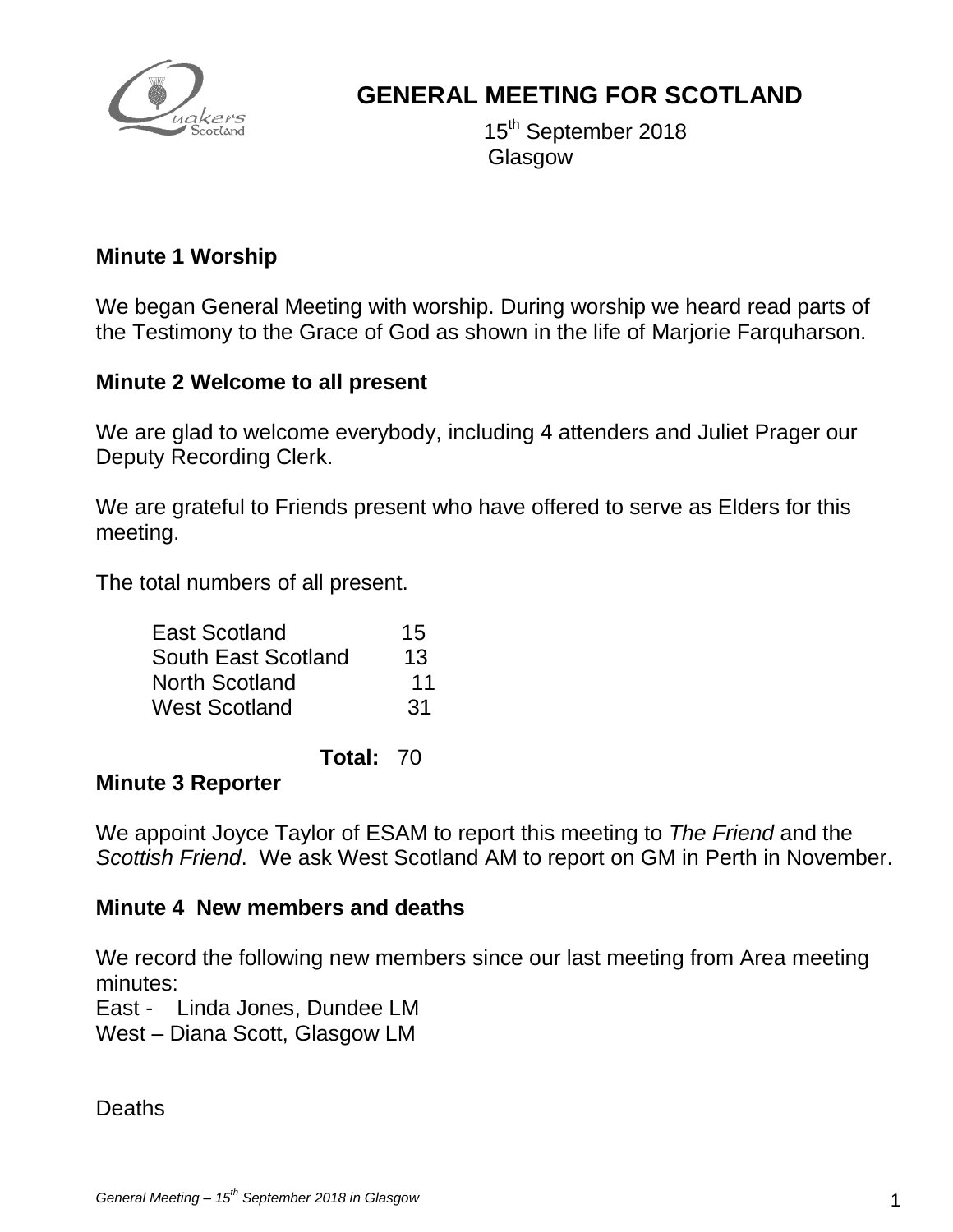We record the deaths of Marion Mainprize, Dundee LM on 09/04/18, Maris Armfield, Dunblane LM on 24th June and Bernardo Alhucema, Glasgow LM on 04/08/18

# **Minute 5 Minute from meeting held 13th Sept on NSAM concerns**

In minute 9 Of General Meeting held  $16<sup>th</sup>$  June 2018, the clerk was asked to convene and clerk a meeting with Paul Parker our Recording Clerk to include Scottish AM trustees, GM Trustees, Clerks to AM and GM Nominations Committees and those in GM who feel invested in this concern. All those who would like to be invited to this meeting were invited to contact [adwoabittle@hotmail.co.uk](mailto:adwoabittle@hotmail.co.uk)

That meeting took place on Thursday  $13<sup>th</sup>$  September in Perth. There were 37 Friends present. The list of names is attached to these minutes so that you can find a Quaker near you with whom to talk to about the meeting, if you wish. Our clerk has read the minute from that meeting. We are grateful for all the energy that is going into this work. We are happy to endorse the suggestion that GM on  $9<sup>th</sup>$ March 2019, to be held in Glasgow, will be dedicated to the next steps of discernment on this matter. We are glad that Paul Parker and Jonathan Carmichael will be able to attend to continue to share in and help lead this discernment with GMS. We ask that the minute from that meeting be sent to Paul and Jonathan and be attached to these minutes.

# **Minute 6 Shindig 2018 report**

*Summer Shindig is the annual residential camp for young Quakers aged 11-16 mainly from Scotland and the North East of England. It is held at Ackworth School, near Pontefract.*

10 Young Friends joined us to share their experiences of Shindig, which this year was held  $28<sup>th</sup>$  July to  $4<sup>th</sup>$  August. The theme this year was Building Bridges, with a programme of talks and activities.

We heard about Radio Ackworth, how supportive the staff are and how special and moving Epilogue is.

We were moved to hear about the impact of Shindig itself. Of how it is a place where you are safe to be yourself, learn to know your true self and to make strong connections. It's a place where young people can and do grow in their spirituality. We have been deeply moved by the enthusiasm, joy and power behind the words of our young people. We are so glad that Shindig exists and is the place where such life affecting moments happen. We know that it will continue to thrive. We wish to convey our thanks and appreciation for all those who enable Shindig to happen - its trustees and management, its staff and volunteers and the young people who attend. They all make it the vibrant event that it still is after all these years.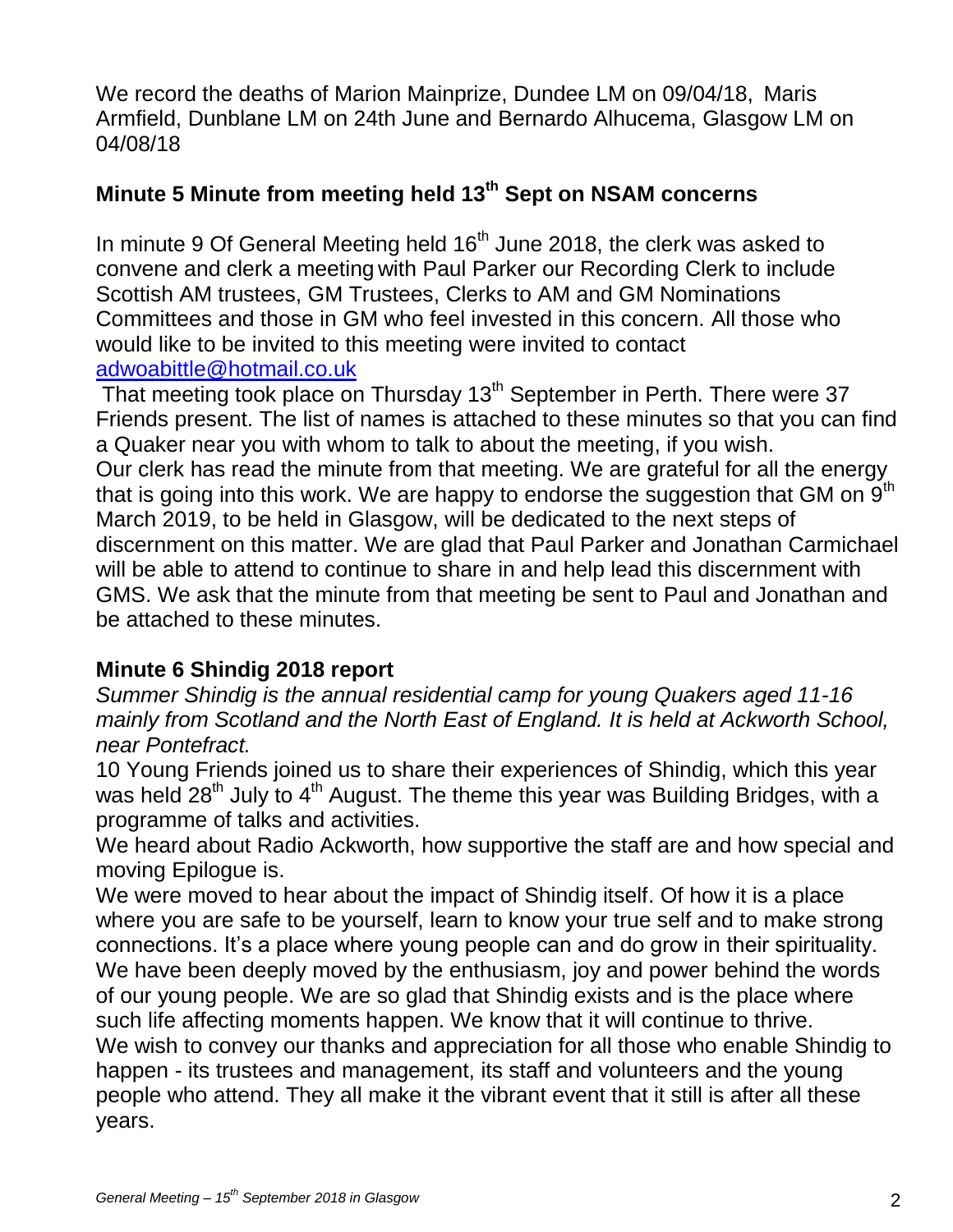### **Minute 7 Parliamentary Engagement Working Group**

Joyce Taylor has spoken to the latest PEWG report. The report is attached to these minutes. We urge you to read it and pass on what is happening on our behalf. Joyce introduced Alastair McIntosh to us. His presentation on Land Reform began by talking about Tom Forsyth with whom Alastair worked for many years on Community Land Buyout. Tom has just died. Alastair invited us to think carefully about how we can move forward on land reform . We are trying to guide our PEWG with their work. Alistair urges us to use our knowledge and understanding of the movement of the spirit, of clearness meetings and of respectful listening. What can we do?

Can our prophetic voice be heard?

Can we be an enabler for different groups, churches, other faith communities and political parties to work together in Scotland on this issue?

Quakers have an understanding of community building, conflict resolution and an understanding of the movement of the Spirit that could be helpful.

Alastair raised with us, the need in Scotland today for communities to be empowered but also supported in understanding how to recognise and process conflict. Some communities have been damaged in the process of community buy outs. It is not easy process and can bring with it much difficulty and pain. Is our role one that holds a space for people dealing with the complex practical

issues in this area?

Alastair talked of some of the practical difficulties in land reform and pointed us to the document "A Land Value Tax for Scotland" written by Andy Wightman for Green MSPs, which can be found on the internet.

Our sense, and Alastair's moving presentation have led us to feel it is important to tackle this in more detail with more time at GM in November in Perth.

We are grateful to Alastair and the PEWG for this item of business. We hope that the spirit behind this minute can shine through and that this work we are beginning can enjoy good discernment in Perth.

We give PEWG our prayers as they work on this between now and November  $17<sup>th</sup>$ .

### **Minute 8 Appointment to attend a consultation**

We are happy that Barbara Davey of ESAM is able to represent GMS at a consultative event being organised by Faith in Older People together with the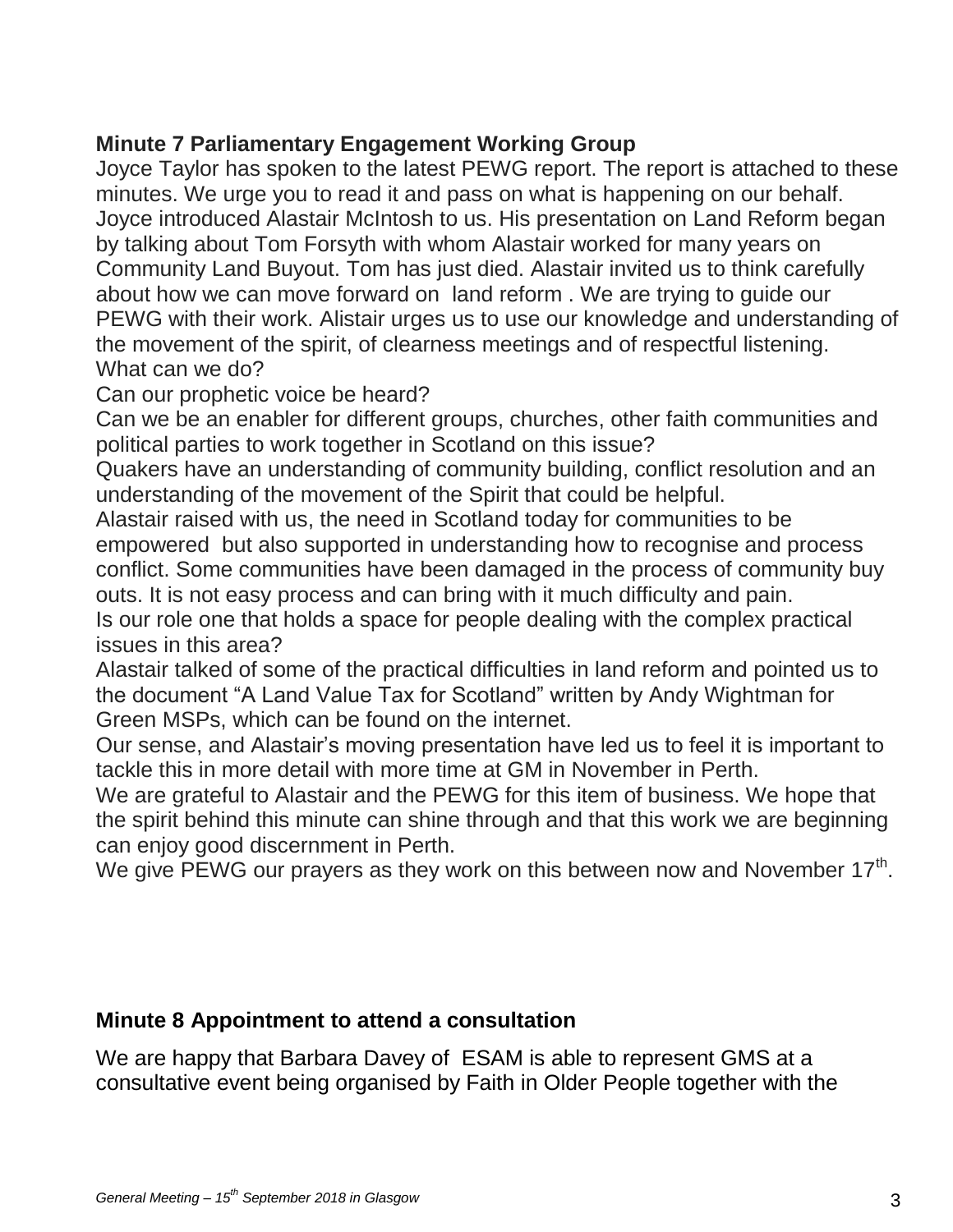Church of Scotland on the role of the church in relation to dementia and end of life issues. It will be held in Edinburgh on  $4<sup>th</sup>$  October.

# **Minute 9 Sufferings report, tabled, Ann Kerr**

We thank Ann for her report which is attached to these minutes. Please make yourself and your Meeting aware of what is going through Sufferings and support our representatives at AM and GM.

*Ann Kerr of WSAM is our new GM representative on Meeting for Sufferings. Mike Shilson of WSAM is the alternate.* 

### **Minute 10 Nominations**

We thank the search group which was set up to find a name for our GM Nominations Clerk. They bring us the name of Anna Mitchell of SESAM to serve from January 2019 to December 2021 as Clerk of GM Nominations. This name being very acceptable, we appoint accordingly.

### **Minute 11 ACTS report Huw Lloyd Richards**

Huw spoke briefly about the THEOS report on Acts. THEOS is a privately funded Think Tank in London. Their report galvanised ACTS trustees to set up a working group to discern a way forward for ACTS. Huw is on this group. The group is to write a report after working hard with the constituent churches. They worked internally and very carefully in ways that challenged. They organised a two-day meeting, with the first day being one of listening and threshing together. This enabled the second day of difficult business to be better grounded. We are glad to hear that churches that had not previously been part of these conversations are now involved. From here the working group will tidy up its report. There are two priorities ahead, one being the financial affairs of ACTS and another being the constitution. It is the second that the working group is focusing on. Huw is working closely with Marigold Bentley the secretary to QCCIR on all these matters. We ask that this minute be sent to Marigold.

The new working title of ACTs is likely to be The Scottish Christian Forum, although the title of ACTS will still be in the constitution.

We are grateful to Huw for his presence on this working group. We know that having Huw, a Quaker, involved has enabled new ways of working and true inclusivity. We look forward to hearing from Huw as to how this moves forward.

*(As allowed by GM I asked Huw to help me with this minute. He has done so but what he has so helpfully written is very different, rightly, than the words agreed by GM. Therefore, is in right ordering that we formally agree the following words at GM*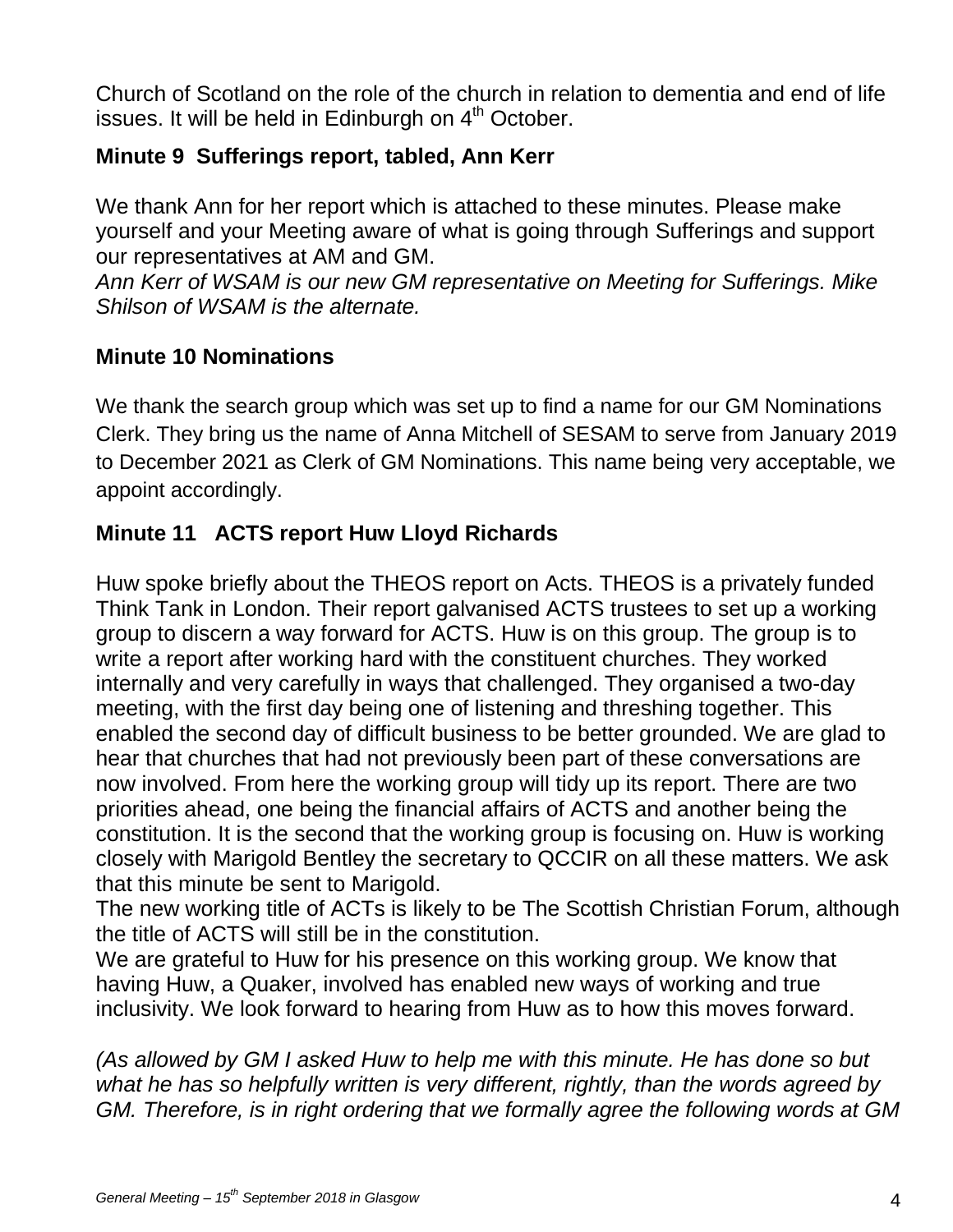*in November. However, I thought you should see them so you could make sense of what is happening.)*

Huw spoke briefly about the THEOS report on Acts. THEOS is a Think Tank in London. Their report galvanised ACTS trustees to set up a Working Group to discern a way forward for ACTS. Huw is on this group. The Group produced a Report which was circulated informally for initial consultation to the constituent churches including GM. Huw thanked those who replied to this consultation for their comments. The September two-day ACTS Members/Trustees meeting was used to discuss the Report with the first day being one of listening and threshing together. The first day was grounded in worship and began with Psalm 139, and Huw read the first five verses of this Psalm to us in his report. This approach enabled the second day of difficult business to be better grounded. We are glad to hear that churches that had not previously been part of these conversations are now involved. Based on the consultation and the two-day Meeting the Working Group will now fill out further details in a revised Report. There are two further streams of work required to complement the main Report on financial affairs and on the changes required to the Constitution. Huw is keeping Marigold Bentley the secretary to QCCIR informed on all these matters. We ask that this minute be sent to Marigold.

The new working title of ACTs is The Scottish Christian Forum, although the title of ACTS will still be in the Constitution.

We are grateful to Huw for his presence on this working group. We know that having Huw, a Quaker, involved has enabled new ways of working and true inclusivity. We look forward to hearing from Huw as to how this moves forward. Huw shared a poem that had been exchanged by members of the Working Group, by RS Thomas:

Via Negativa.

Why No! I never thought other than That God is that great absence In our lives, the empty silence Within, the place where we go Seeking, not in hope to Arrive or find. He keeps the interstices In our knowledge, the darkness Between stars. His are the echoes We follow, the footprints he has just Left. We put our hands in His side hoping to find It warm. We look at people And places as though he had looked At them. too; but miss the reflection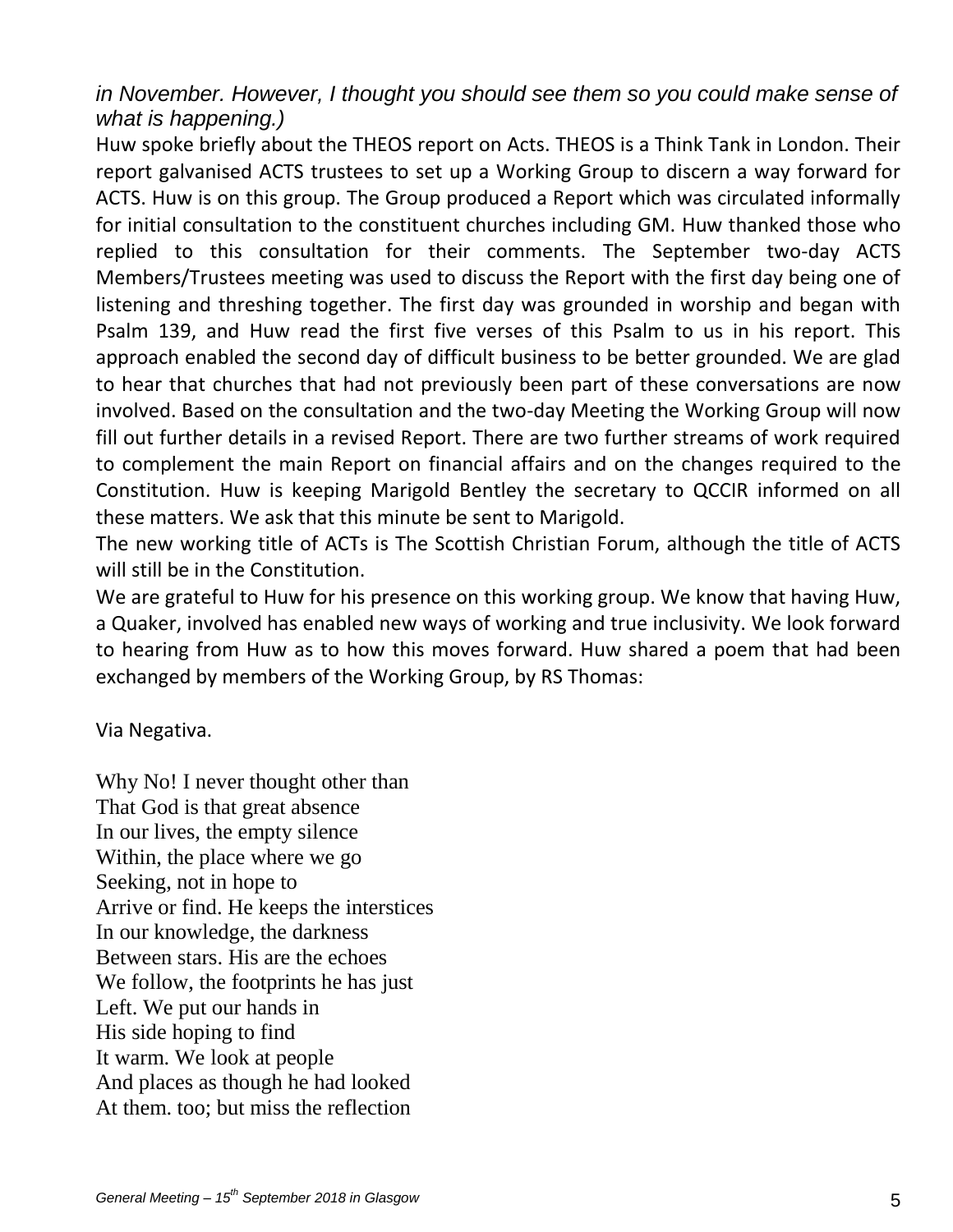**Notice: A meeting for all involved in Ecumenical and Interfaith work is to be held in Edinburgh at Victoria Terrace Meeting House on 8th October from 10am to 4pm. This is to share information, learn from each other, make sure we are all supported and not duplicating work if not necessary. Kate Arnot is facilitating the meeting, please send expressions of interest for attendance to [k.arnot@btinternet.com](mailto:k.arnot@btinternet.com)** 

### **Minute 12 Session with European and Middle East Section of FWCC**

We welcomed members of Europe and Middle East Section of Friends World Committee for Consultation who have been holding their Executive Meeting in Glasgow Meeting House this weekend. We were glad to hear from each member and we won't forget what EMES is! We will remain in Europe through EMES – Brexit or not.

We worshipped together and are glad of this.

Building bridges between our divisions, I reach out to you as you reach out to me. With all of our voices and all of our visions, Friends we can make such a sweet harmony.

### **Minute 13 Closing Minute**

We record our thanks to West Scotland Friends for being our hosts at this GM. We record our thanks to Elaine Millar of WSAM for all her hard work in enabling our YPs to meet today. We hope we can share this work amongst us so that this can continue to happen.

We look forward to meeting again on  $17<sup>th</sup>$  November in Perth where will be sharing further discernment on PEWG priorities. Please see minute 7.

*We will also be looking at our next years' budget, hearing reports of the Family Weekend to be in Pitlochry and the Link Weekend to be held in Edinburgh*. *Both are being held in October. If you would like to attend the Family gathering please contact Madeleine Harding.*

Adwoa Bittle Clerk

Meetings in 2019 and 2020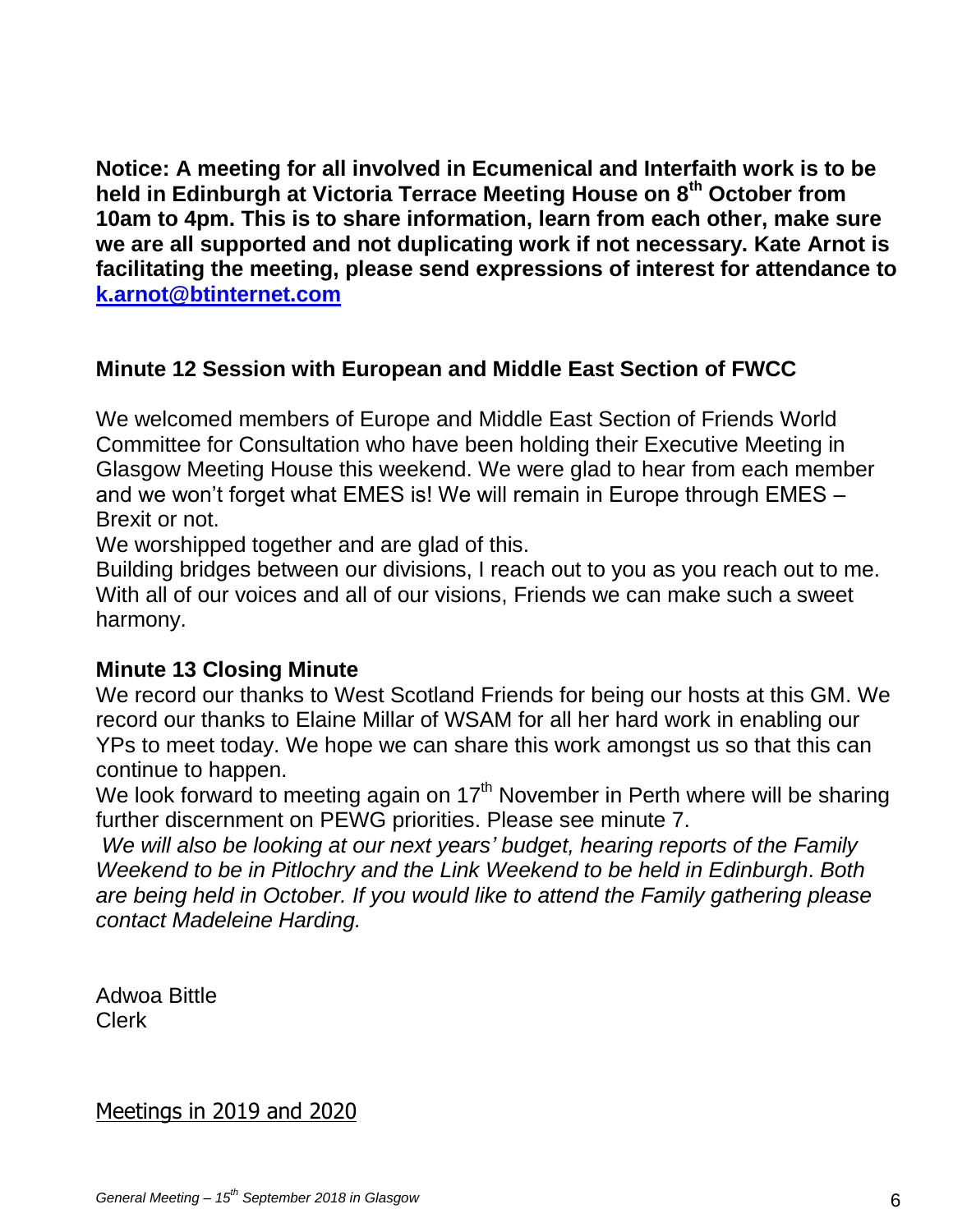March 9<sup>th</sup> 2019 Glasgow (already agreed) June 8<sup>th</sup> 2019 South East Scotland AM September 14<sup>th</sup> 2019 North Scotland AM November 16<sup>th</sup> 2019 Perth March 7<sup>th</sup> 2020 South East Scotland AM

We ask that the Area Meetings concerned confirm the acceptability of these dates and inform our clerk of the venue (where not already done so) and the contact details of the person nominated to oversee the local arrangements.

People who attended meeting on 13<sup>th</sup> September. Please see minute 5

Martin Burnell, Robin Davis, Paul Parker, Jonathan Carmichael, Adwoa Bittle, Kate Arnot, Diana Brockbank, Anthony and Sue Buxton, Margaret Morton, Jacqueline Noltingk, Rachel Frith, Margaret Roy, David Saunders, Robert Thompson, Pamala McDougall, David James, Sarah Brown, Marion Sharkey, John Phillips, Robin Waterston, Tom and Phyllida Sayles, Maureen Lambie, Pam Apted, Daphne Wassermann, Robert Wilson, Michael Hutchinson, Gisela Creed, Alyson Buchan, Nigel Dower, Alastair and Gill Reid, Constance Tonge, Mike Shilson, Joyce Taylor, Leslie Stevenson

\_\_\_\_\_\_\_\_\_\_\_\_\_\_\_\_\_\_\_\_\_\_\_\_\_\_\_\_\_\_\_\_\_\_\_\_\_\_\_\_\_\_\_\_\_\_\_\_\_\_\_\_\_\_\_\_\_\_\_\_\_

### Minute from meeting held 13<sup>th</sup> September on NSAM concerns

Live adventurously. When choices arise, do you take the way that offers the fullest opportunity for the use of your gifts in the service of God and the community? Let your life speak. When decisions have to be made, are you ready to join with others in seeking clearness, asking for God's guidance and offering counsel to one another?

A desire to listen, pray and discern brought 37 Friends from across Scotland to Perth on 13<sup>th</sup> September 2018. This meeting was called following minute 9 of GM June 2018.

We met to move forward on the issues and thinking that began in NSAM 3 years ago.

We welcomed Paul Parker, our Recording Clerk and Jonathan Carmichael, the BYM staff member tasked with leading the Simpler Meetings Project.

Initially we were invited by our clerk to write down what brought us here and/or what we really wanted to get from the day.

There were three common themes that emerged. Firstly, to let the Spirit move amongst us. Secondly, for NSAM to be heard and for their concerns to be addressed and thirdly for us to look at the structures that are currently in Scotland as to whether they need changed or spring cleaned.

Paul Parker then led us through a very helpful framework that focussed our thoughts and contributions for the rest of the time. (see paper 1 in full report) Before lunch we considered what Pressures for Change exist. He talked about how change can be a thing that can create uncertainty hope, and conflict but can